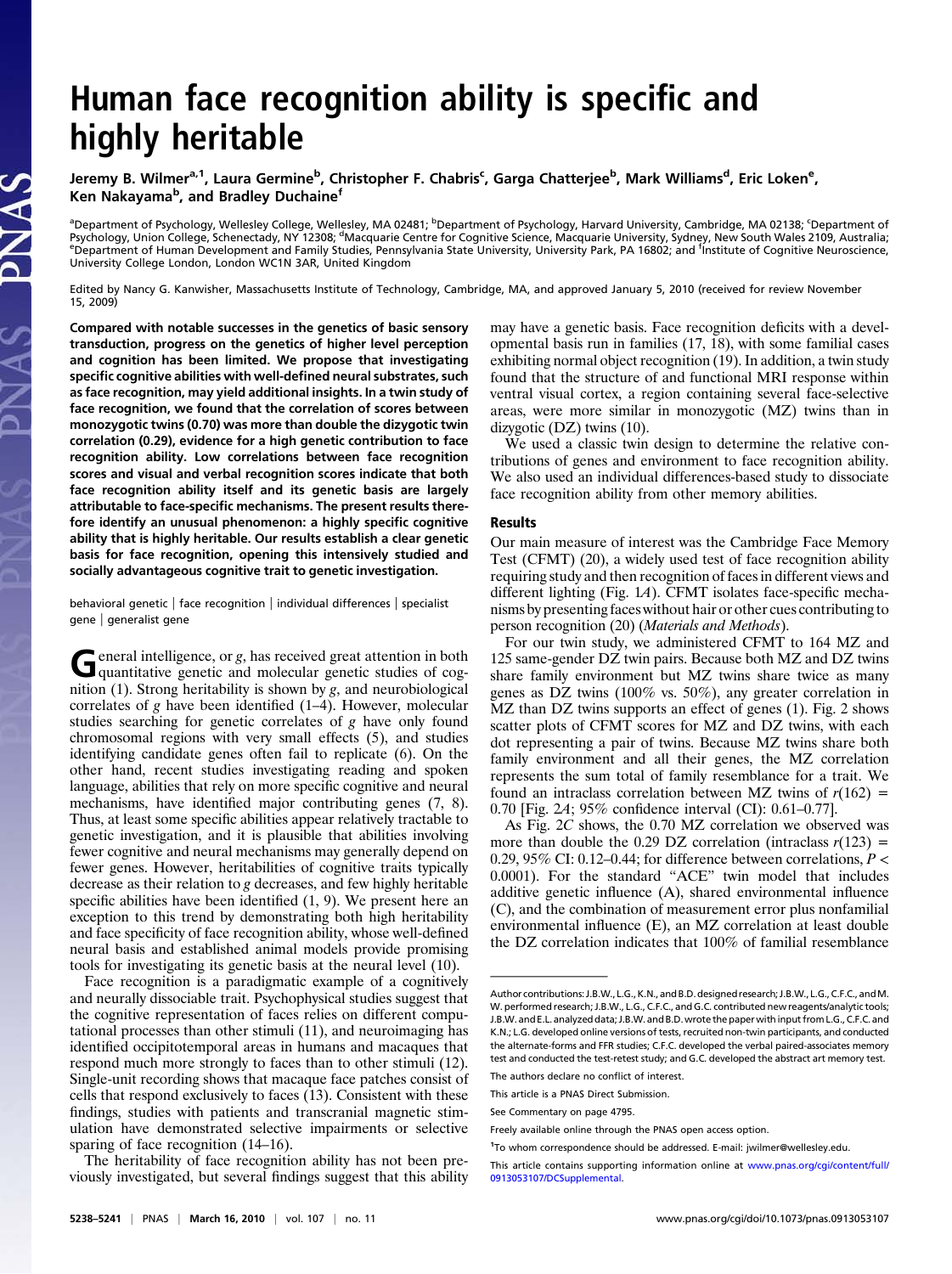

Fig. 1. Examples of stimuli from the tests used. Each test consisted of a learning phase during which target stimuli were memorized and a testing phase during which participants identified the memorized stimuli among different stimuli. (A) CFMT was our test of primary interest (20). (B) AAM was our visual memory control test. (C) VPAM was our nonvisual memory control test (22).

 $(A + C)$  is genetic (1). As expected, given these MZ and DZ correlations, a maximum likelihood-based fit of the ACE model to our data controlling for age and gender attributed 100% of familial resemblance in CFMT performance to additive genetic effects (95% CI: 87–100%; detailed modeling analyses are described in **SI** Text S1). These analyses provide evidence that familial resemblance in face recognition ability results primarily from genetic factors.

The difference between measurement reliability and the MZ correlation represents the influence of nonfamilial environment. We calculated several measures of CFMT's reliability: internal consistency reliabilities (Cronbach's α, Guttman's λ2, McDonald's ωt, and greatest lower bound) (21) ranged from 0.89 to 0.90, test-retest reliability with a mean delay of 6 months was 0.70 ( $n = 389$ ), and alternate-forms reliability with a mean delay of 2 months was 0.76 ( $n = 42$ ) (*[SI Text S2](http://www.pnas.org/cgi/data/0913053107/DCSupplemental/Supplemental_PDF#nameddest=STXT)*). The 0.20 difference between the MZ correlation and our highest reliability estimate is consistent with a modest but nontrivial nonfamilial environmental contribution to CFMT performance.

To determine whether the observed genetic contribution to CFMT performance is face-specific, we asked whether CFMT performance dissociates from nonface memory ability. We tested large nontwin cohorts ( $n > 1,500$ ) and a subset of our twins ( $n =$ 

120) on CFMT and two control nonface memory tests: a verbal paired-associates memory test (VPAM) (22) (Fig. 1C) and a newly developed abstract art memory test (AAM) (Fig. 1B). VPAM served as a nonvisual control recognition test to CFMT. VPAM tests memory for linguistic information (word pairs), minimizing the contribution of nonlinguistic visual processes by using abstract words that are difficult to translate into visual images (Fig. 1C). AAM served as a nonface control visual recognition test to CFMT. Like CFMT, AAM uses hard-to-verbalize stimuli to minimize the contribution of linguistic processes to visual recognition (Fig. 1B).

Indeed, although VPAM and AAM both showed high internal consistency in our large nontwin sample (Cronbach's  $\alpha = 0.80$ and 0.79, respectively; Table 1), their respective correlations with CFMT were only 0.17 and 0.26  $(n = 1,532)$  and  $n = 3,004$ , respectively); we found similar correlations of 0.15 and 0.31 in our twin participants ( $n = 120$ ; Table 1). These low correlations are similar to those found on the Wechsler Memory Scale III between face memory and both verbal paired associates  $(r =$ 0.18–0.22) and nonface visual memory  $(r = 0.28$ –0.30) (23).

The low correlations between VPAM and CFMT performance in both twins and nontwins demonstrate that the heritability we observed for CFMT was not the result of factors such as motivation, attention, computer literacy, g, or general memory. Because AAM is very similar to CFMT but uses abstract art rather than faces, the modest correlations between CFMT and AAM indicate that general visual processes make only limited contributions to CFMT performance. These low correlations suggest that both face recognition ability itself and its genetic basis depend primarily on face-specific mechanisms ([SI Text S3](http://www.pnas.org/cgi/data/0913053107/DCSupplemental/Supplemental_PDF#nameddest=STXT)).

#### **Discussion**

Our twin findings indicate that genetic differences can account for most of the stable variation in face recognition ability in healthy adults. Our investigation of CFMT's face specificity demonstrates that face recognition ability overlaps little with other visual and memory abilities, suggesting that both face recognition ability itself and its genetic basis are largely face-specific. The present results therefore identify a rare phenomenon: a highly specific cognitive ability that is highly heritable (1, 9).

Recent documentation of families with multiple prosopagnosic members demonstrated that specific face recognition deficits can run in families (20, 22). However, such familial clustering could result from either familial environment or familial genes. The current results demonstrate that familial clustering in face recognition ability has a strong genetic basis. The high heritability of face recognition indicates that linkage and positional cloning studies



Fig. 2. CFMT twin correlations. The second-born twin's CFMT score (y axis) plotted against the first-born twin's score (x axis) for MZ (n = 164) twins (A) and DZ  $(n = 125)$  twins (B). The score is the total % correct of 72 items. Chance performance is 24 of 72 items correct (33.3%). MZ intraclass correlation is rMZ(162) = 0.70, and DZ intraclass correlation is rDZ(123) = 0.29. (C) Plot of DZ vs. MZ twin intraclass correlations. Lines represent the extreme cases in which all family resemblance is caused by shared environmental (dotted line,  $rDZ = rMZ$ ) or additive genetic (solid line,  $rDZ = 0.5 \star rMZ$ ) effects, according to the classic twin ACE model (1). Error bars represent  $68\%$  ( $\pm$ SE) Cls.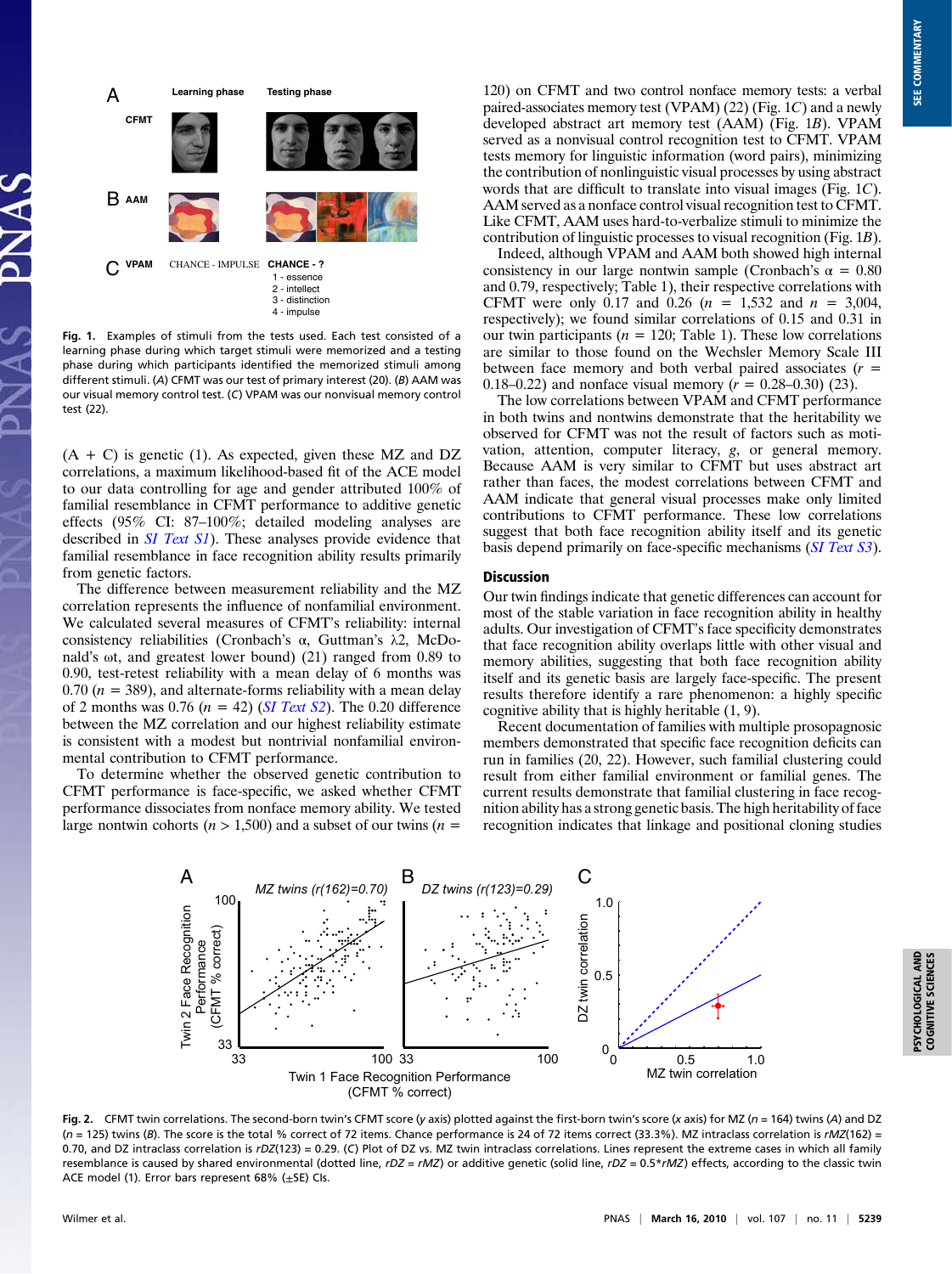### Table 1. Performance on CFMT, AAM, and VPAM

| Test (population, testing method) | N (female)    | Age (SD or range) | Mean % correct (SD) | Cronbach's $\alpha$ |
|-----------------------------------|---------------|-------------------|---------------------|---------------------|
| CFMT (twin, web)                  | 578 (540)     | 37 (11)           | 74.2 (13.7)         | 0.89                |
| CFMT (nontwin, web)               | 3,004 (1,932) | 28 (12)           | 75.6 (13.4)         | 0.90                |
| CFMT (nontwin, laboratory) (33)   | 153 (80)      | 24(5)             | 72.2 (12.8)         | $0.86*$             |
| CFMT (nontwin, laboratory) (30)   | 124 (73)      | 23 (18-32)        | 76.9 (11.8)         | 0.88                |
| CFMT (nontwin, laboratory) (20)   | 50 (29)       | 20(2)             | 80.4 (11.0)         | 0.86                |
| AAM (twin, web)                   | 120 (89)      | 38 (11)           | 66.0 (12.3)         | 0.77                |
| AAM (nontwin, web)                | 3,004 (1932)  | 28 (12)           | 66.2 (12.6)         | 0.79                |
| VPAM (twin, web)                  | 120 (89)      | 38 (11)           | 41.5 (17.5)         | 0.72                |
| VPAM (nontwin, web)               | 1,532 (986)   | 27(11)            | 50.2 (20.4)         | 0.80                |

\*α estimated by applying Spearman–Brown correction to α's within CFMT blocks 2 and 3 (33).

investigating the genetic basis of face recognition may be successful. Such studies can complement association studies in families with multiple prosopagnosics.

Although indicating that familial resemblance in face recognition ability results primarily from genetic factors, our data are also consistent with a modest nonfamilial environmental contribution to CFMT performance. Indeed, prior literature demonstrates that face processing is sensitive to environmental input. Face perception shows adaptation effects (24), perceptual narrowing occurs with development (25, 26), and recognition of faces from infrequently observed races is notoriously poor (27, 28). Extreme environmental variables, such as visual deprivation in the months after birth, also have an impact on face processing (29).

More generally, the discovery that face recognition is highly heritable indicates that cognitive neuroscience can usefully guide behavioral genetic investigations. Dividing the brain into its component systems is a fundamental task in cognitive neuroscience, and investigation of these systems may be an effective means to link genes and behavior.

# Materials and Methods

Our main measure of interest, CFMT, was designed to assess face-specific mechanisms (20). Evidence that CFMT taps face-specific mechanisms comes from three sources. First, CFMT performance in normal controls decreases dramatically (from 80.4% correct to 58.4% correct) when the faces are inverted (20). Second, CFMT performance correlates robustly with tests of both face perception [Cambridge Face Perception Test:  $r(87) = 0.60$ ,  $P <$ 0.0001] (30) and long-term face memory [Before They Were Famous Test: r (27) = 0.70,  $P < 0.001$  (31); Famous Faces Test:  $r(778) = 0.51$ ,  $P < 0.0001$ ; [SI](http://www.pnas.org/cgi/data/0913053107/DCSupplemental/Supplemental_PDF#nameddest=STXT) [Text S4](http://www.pnas.org/cgi/data/0913053107/DCSupplemental/Supplemental_PDF#nameddest=STXT)]. Third, CFMT powerfully discriminates individuals with specific face processing deficits (prosopagnosia) from normal controls (20), and prosopagnosics with normal object recognition have shown severe impairments on CFMT (14, 19).

For our twin study, we recruited 289 twin pairs aged 18–57 years: 164 MZ twins (mean age = 37.1, 122 female) and 125 same-gender DZ twins (mean age = 37.2, 91 female). Of the 289 twin pairs, 238 pairs (119 MZ, 82 female; 122 DZ, 88 female) participated following direct mailings from the Australian Twin Registry; the rest responded to online advertisements or constituted normal traffic to Test My Brain, our web-based testing environment. Each twin completed CFMT. Because data from registry-recruited and webrecruited twins did not differ significantly in any respect, data were com-

- 1. Plomin R, DeFries JC, McClearn GE, McGuffin P (2008) Behavioral Genetics (Worth, New York), 5th Ed.
- 2. Lee KH, et al. (2006) Neural correlates of superior intelligence: Superior recruitment of posterior parietal cortex. NeuroImage 29:578–586.
- 3. Luders E, Narr KL, Thompson PM, Toga AW (2008) Neuroanatomical correlates of intelligence. Intelligence 37:156–163.
- 4. McDaniel MA (2005) A meta-analysis of the relationship between in vivo brain volume and intelligence. Intelligence 33:337-346
- 5. Butcher LM, Davis OS, Craig IW, Plomin R (2008) Genome-wide quantitative trait locus association scan of general cognitive ability using pooled DNA and 500K single nucleotide polymorphism microarrays. Genes Brain Behav 7:435–446.
- 6. Deary IJ, Johnson W, Houlihan LM (2009) Genetic foundations of human intelligence. Hum Genet 126:215–232.
- 7. Fisher SE, Scharff C (2009) FOXP2 as a molecular window into speech and language. Trends Genet 25:166–177.

bined. We classified twins as MZ or DZ via latent class analysis with a standard survey instrument, a method that correctly classified 99.6% of individual twins (241 of 242) in a validation study when compared with direct genetic testing (32). Because the single reported misclassification using this method happened for only 1 of the 2 twins in a pair (32), we dropped from our analysis twin pairs in which one twin was classified as MZ and the other DZ ( $n = 8$  pairs). No combination of MZ and DZ classification of these dropped pairs changed our estimated genetic contribution to face recognition by more than a fraction of 1%.

For our study of the face specificity of CFMT, we recruited a large nontwin cohort ( $n = 3,004$ ) from normal traffic to Test My Brain. All 3,004 nontwin participants completed CFMT and AAM, and 1,532 of these participants completed VPAM. CFMT mean performance and internal consistency for our web-recruited participants were similar to those of laboratory-tested participants from prior studies (Table 1), evidence that our web-recruited participants produced data of a quality comparable to that produced by laboratory testing. A subset of our twins ( $n = 120$ ) also completed AAM and VPAM as well as CFMT.

All tests were administered via the web. Each test consisted of a learning phase and a testing phase (Fig. 1). For CFMT (Fig. 1A), participants memorized target faces and were then tested for recognition of these faces, choosing on each trial which one of three faces they saw previously. CFMT consists of three blocks of increasing difficulty: The first block tests recognition of images identical to those in the study phase, the second block uses different images, and the third block uses different images with added visual noise. For VPAM (Fig. 1C), participants memorized 25 target word pairs and were then tested for recognition of these word pairs, choosing on each trial which one of four words was paired with a given word. For AAM (Fig. 1B), participants memorized 50 target abstract art images and were then tested for recognition of these images, choosing on each trial which one of three images they saw previously. This research was approved by the Harvard University and Macquarie University Institutional Review Boards and conformed to the Declaration of Helsinki.

ACKNOWLEDGMENTS. This research was facilitated through the Australian Twin Registry, which is supported by an Enabling Grant from the National Health and Medical Research Council administered by the University of Melbourne. Margaret Gerbasi provided research assistance. Funding for this project was provided by the Economic and Social Research Council (to B.D.), National Eye Institute Grant EY-013602 (to K.N.), National Institutes of Health Fellowship F32 EY16933-02 (to J.W.), a National Science Foundation grant (to J. Richard Hackman and Stephen M. Kosslyn) that supported C.F.C.'s contributions, and a Director of Central Intelligence Postdoctoral Fellowship (to C.F.C.).

- 8. Galaburda AM, LoTurco J, Ramus F, Fitch RH, Rosen GD (2006) From genes to behavior in developmental dyslexia. Trends Genet 9:1213–1217.
- 9. Stromswold K (2001) The heritability of language: A review and metaanalysis of twin, adoption, and linkage studies. Language 77:647–723.
- 10. Polk TA, Park J, Smith MR, Park DC (2007) Nature versus nurture in ventral visual cortex: A functional magnetic resonance imaging study of twins. J Neurosci 27:13921–13925.
- 11. McKone E, Kanwisher NK, Duchaine BC (2007) Can generic expertise explain special processing for faces? Trends Cogn Sci 11:8–15.
- 12. Tsao DY, Moeller S, Freiwald WA (2008) Comparing face patch systems in macaques and humans. Proc Natl Acad Sci USA 105:19514–19519.
- 13. Tsao DY, Freiwald WA, Tootell RB, Livingstone MS (2006) A cortical region consisting entirely of face-selective cells. Science 311:670–674.
- 14. Duchaine B, Yovel G, Butterworth E, Nakayama K (2006) Prosopagnosia as an impairment to face-specific mechanisms: Elimination of the alternative hypotheses in a developmental case. Cognit Neuropsychol 23:714–747.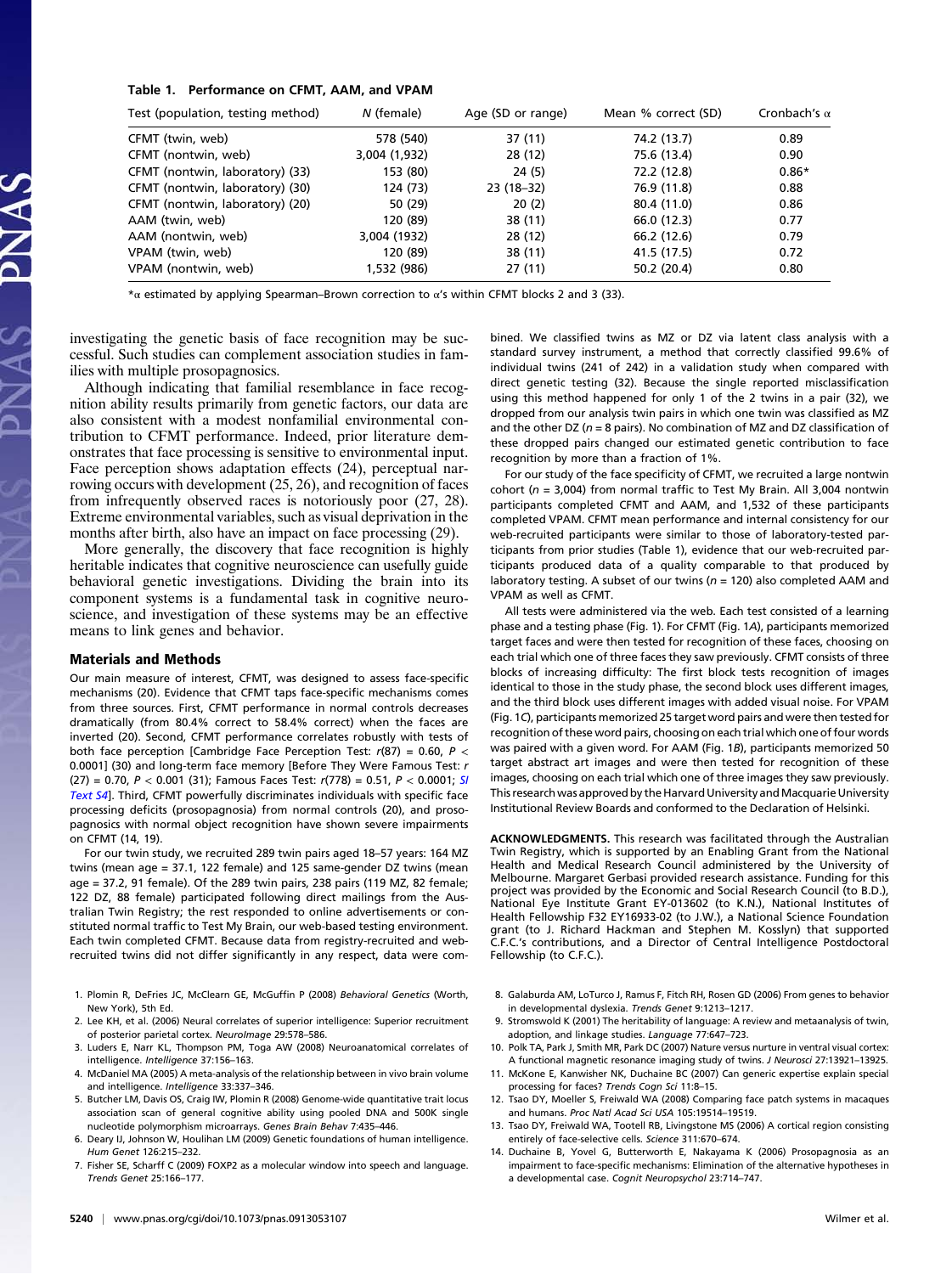- 15. Moscovitch M, Winocur G, Behrmann M (1997) What is special about face recognition? Nineteen experiments on a person with visual object agnosia and dyslexia but normal face recognition. J Cognit Neurosci 9:555–604.
- 16. Pitcher D, Charles L, Devlin J, Walsh V, Duchaine B (2009) Triple dissociation of faces, bodies and objects in extrastriate cortex. Curr Biol 19:319–324.
- 17. Duchaine B, Germine L, Nakayama K (2007) Family resemblance: Ten family members with prosopagnosia and within-class object agnosia. Cognit Neuropsychol 24: 419–430.
- 18. Schmalzl L, Palermo R, Coltheart M (2008) Cognitive heterogeneity in genetically based prosopagnosia: A family study. J Neuropsychol 2:99–117.
- 19. Lee Y, Duchaine B, Wilson H, Nakayama K (2009) Three cases of developmental prosopagnosia from one family: Detailed neuropsychological and psychophysical investigation of face processing. Cortex, Epub ahead of print.

**SVNAC** 

 $\frac{1}{2}$ 

- 20. Duchaine B, Nakayama K (2006) The Cambridge Face Memory Test: Results for neurologically intact individuals and an investigation of its validity using inverted face stimuli and prosopagnosic subjects. Neuropsychologia 44:576–585.
- 21. Sijtsma K (2009) Reliability beyond theory and into practice. Psychometrika 74: 169–173.
- 22. Woolley AW, Gerbasi ME, Chabris CF, Kosslyn SM, Hackman JR (2008) Bringing in the experts: How team ability composition and collaborative planning jointly shape analytic effectiveness. Small Group Research 39:352–371.
- 23. Wechsler D (1997) Wechsler Memory Scale (The Psychological Corporation, San Antonio, TX), 3rd Ed.
- 24. Webster MA, Kaping D, Mizokami Y, Duhamel P (2004) Adaptation to natural facial categories. Nature 428:558–561.
- 25. Kelly DJ, et al. (2009) Development of the other-race effect during infancy: Evidence toward universality? J Exp Child Psychol 104:105-114.
- 26. Pascalis O, et al. (2005) Plasticity of face processing in infancy. Proc Natl Acad Sci USA 102:5297–5300.
- 27. Levin DT (2000) Race as a visual feature: Using visual search and perceptual discrimination tasks to understand face categories and the cross-race recognition deficit. J Exp Psychol Gen 129:559-574.
- 28. Rhodes G, Hayward WG, Winkler C (2006) Expert face coding: Configural and component coding of own-race and other-race faces. Psychon Bull Rev 13:499–505.
- 29. Le Grand R, Mondloch C, Maurer D, Brent HP (2001) Early visual experience and face processing. Nature 410:890.
- 30. Bowles DC, et al. (2009) Diagnosing prosopagnosia: Effects of aging, sex, and participant-stimulus ethnic match on the Cambridge Face Memory Test and Cambridge Face Perception Test. Cognit Neuropsychol, Epub ahead of print.
- 31. Russell R, Duchaine B, Nakayama K (2009) Super-recognizers: People with extraordinary face recognition ability. Psychon Bull Rev 16:252–257.
- 32. Heath AC, et al. (2003) Zygosity diagnosis in the absence of genotypic data: An approach using latent class analysis. Twin Res 6:22–26.
- 33. Herzmann G, Danthiir V, Schacht A, Sommer W, Wilhelm O (2008) Toward a comprehensive test battery for face cognition: Assessment of the tasks. Behav Res Methods 40:840–857.